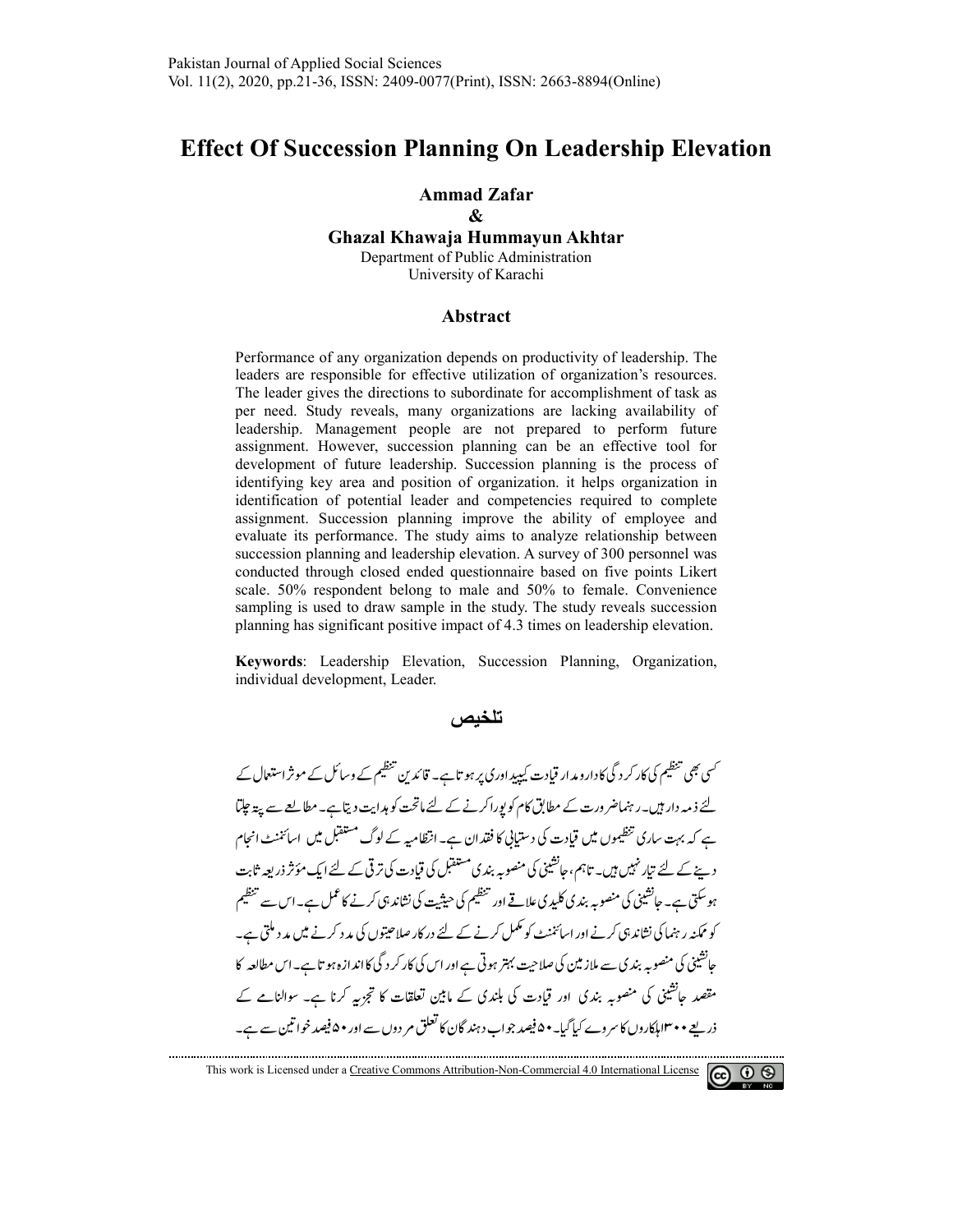I\* HN mno i\*j\_
- í\*Nméèêë - Só/ò9Iô îïñ8ì Nà É OPkpq N°k)kNm no \* ijkü†ùû ú öõ Ns

### **Introduction**

The achievement of an organization is depending on the performance of existing leadership. The leader is responsible for the advancement of the organization and human capital, and furthermore convention of organization and dynamic ordering. Northouse (2010) characterized leadership as a procedure of impact devotee to accomplish a long-term goal of the organization. Moreover, it is the principle drive prompting organizational viability (Avolio, 1999; Rowe, 2001).Leaders are allowed to lead the office, not on the grounds that they are delegated by top administration; but since they are chosen by subordinates to lead the task or organization(Boseman, 2008). However, personnel ought to include and take an interest with the subordinates to accomplish organizational goals. In this manner, a leader must concentrate on the necessities of subordinates, both inside and outside the organization to assure that they are reliably pushing ahead towards the shared objective.

Perlmutter (2012) discussed, a leader experiences numerous stages and to turn into an effective leader he should follow a system cautiously; the main stage is known as Evaluation, here a leader assess the situations, advertise, capital, accomplices and the current state before arranging a line of activity or before going into the serious market. The subsequent stage is known as negotiation, here a powerful leader distinguishes his accomplices and convey to arrange a pleasing term to work and become together in the market. The third stage is known as the collaboration, here joint efforts are made by successful correspondence and arrangement skills, and the organization is under the direction of the leader begins to take its trip towards the development. Fourth stage is known as the innovation stage, this is the most essential stage and a large portion of the organizations don't arrive at this stage in light of absence of critical thinking, correspondence and negotiation skills. This is the stage a troublesome choice must be made. Advancement can be for the good of innovation or for the wellbeing of elevation, leader must distinguish either the organization needs inventive condition to develop or only for the market picture. For the most part leaders come up short in settling on the correct decision and winds up slamming the entire organization, the correct decision impact everything from the leader to the worker. The fifth and the last stage is to lift. In the wake of experiencing all the stages organization and the leader both are prepared to hoist. Here, the leader must connect the heights to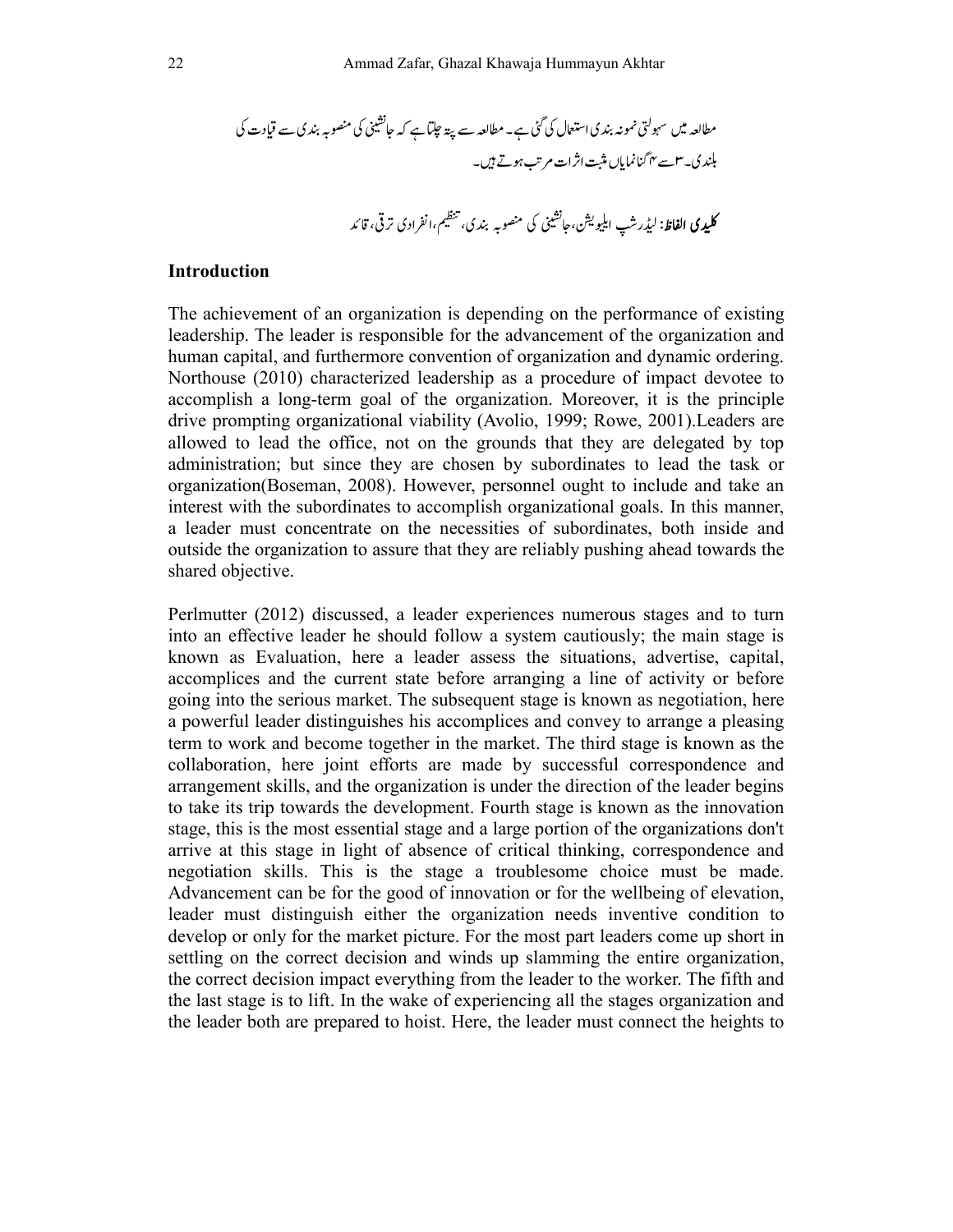continue hoisting in the market and keep the organization above water in the serious market. For the most part leaders neglect to fly between every one of the three elevations which therefore brings about the disappointment or compelling leadership.

Leadership elevation is improvement of parameters and making perspective for animating and organizing of individuals towards chose purposes. It fuses portions, for instance, training and development, speculation of individuals in dynamic, instructing, work strengthening and approval (Olrich, Goldsmith, & Karter, 2005). Leadership development has gotten achievements in two before decades among which we can imply extending of organization development methods and coordination among the organization and laborers. Believing that leadership is something past organization ends up being more standard logically and makes more examinations based on leadership capacities and issues with respect to noncoordination in working endeavors and life(Hernez-Broome & Hughes, 2004).

Leadership elevation experts are concentrating on new and advance procedures for Leadership elevation, for instance, informative ventures and instructing and apply them in fundamental issues. People could obtain basic aptitudes by coagulating such headings and reliable business conditions and thusly it is practical for relationship to find indispensable, coordinated and related issues and oversee them. Finally, explanation behind Leadership elevation consolidates action not data. As such, Leadership elevation at present methods giving learning opportunities to people through work not keeping them held from the work environment and obliging them to learning. Likewise, the best contribution of affiliations is to find the leadership work as a key factor in all activity levels and that they are set out to make ground-breaking pioneers over their affiliations. Developing increasingly individual and better pioneers isn't the fundamental reason for Leadership elevation even though this issue is as yet basic. Leadership is logically described such that it isn't just related to pioneer's exhibitions rather it is a method which makes another time of pioneers and amazing relations that their accentuation is on pioneers and accomplices' coordinated effort(Lajevardi & Jamali, 2011).

It is critical to assure that there are an enough people who are all around prepared and accessible to accept a significant job inside the organization at whatever point required. Along these positions it is vital to persuade and prepare representatives to such an extent that they can take up new opening inside the organization as fast and as productively as conceivable with least conceivable damage to the organization(Clutterbuck, 2005). Developing leaders is a powerful and long-haul planning for an organization that takes into account the necessities of the organization as a piece of the vital bearing of the organization (Lowther & Dexter, 2002).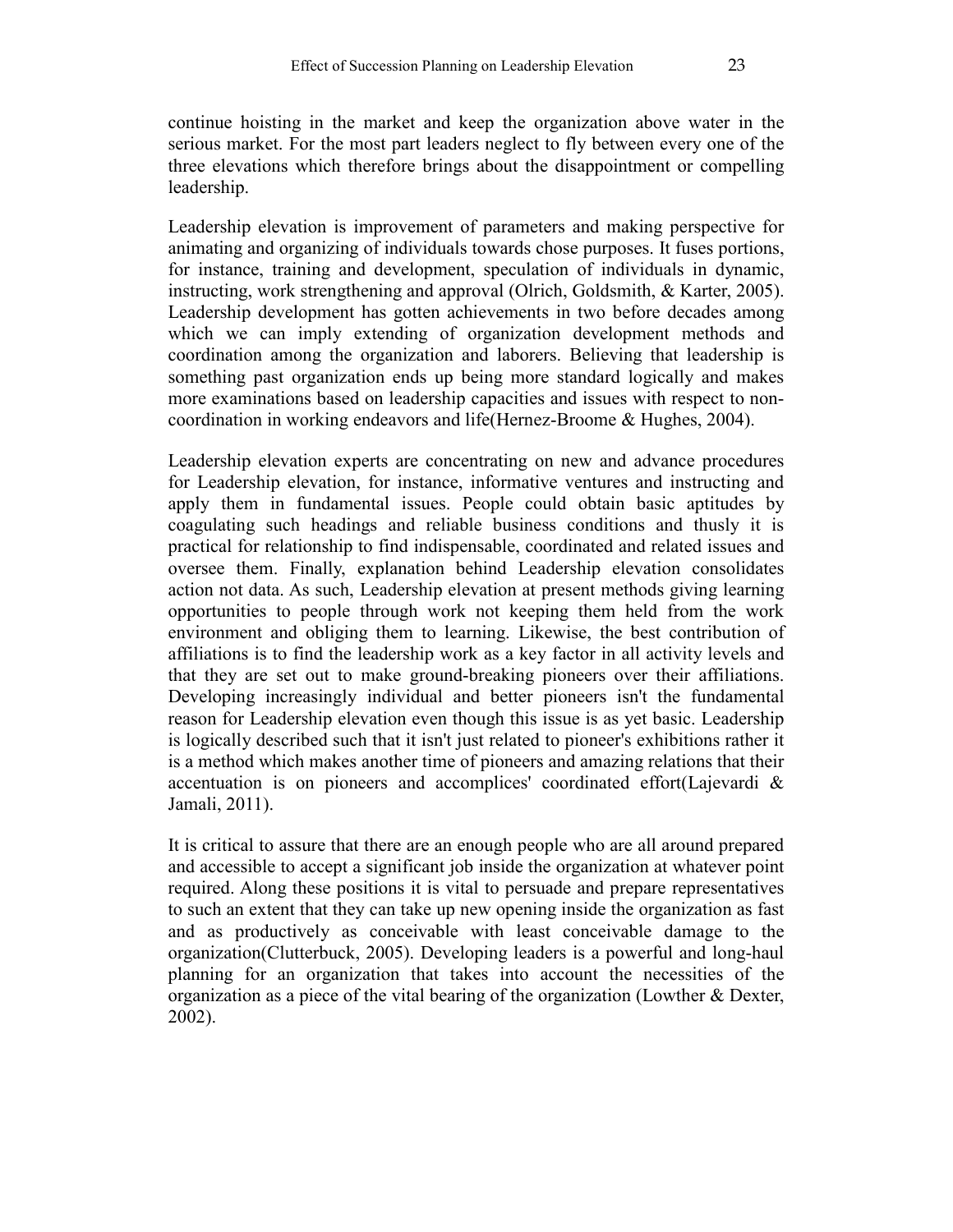Studies of succession planning reveals, there is a need to take a look at role of leadership contrary to succession of the CEO. A couple of exploration examines have put an attention on including 'more elite class chiefs.' The explanation gave in these distributions to doing so is that these supervisors assume a significant role in creating approaches, executing and planning strategies, and in this manner assume a significant job in the presentation of the organization. Mackey (2008), states that the result of an organization is better evaluated by the top officials of the organization as opposed by people and lower-level staff individuals. This theory is upheld in a portion of the past works of Norburn  $\&$  Birley (1988), they present the theory that the presentation of the general organization can be evaluated by the exhibition of the top supervisory group of the organization. At the point when theory was joined with the theory gave by Parry & Mason (2006), it brought about the extension of succession planning studies to explore on leadership role contrast to role of the CEO. Then again, another theory on succession planning states that succession planning of the organizational leadership ought to be learned at all degrees of the organization as it's anything but a stale procedure (Charan, Drotter, & Noel, 2010).

### **Problem Statement**

Studies of Rothwell (2011) has discussed unavailability of prospective leaders in many organizations located in USA. Fegley (2006)revealed only 6% HR professional were prepared for the future assignment of the organization. Anon (2003) conducted a survey of 100 companies showed only 44% of companies have a planning to fill future need of organization. Unavailability of skilled people has become an important question to be addressed in the organization. As it directly influences the productivity of the organization. An effective succession plan is the key for future development of employee and organization. The Study has revealed 43% of organization has succession plan to prepare employee to meet future needs. Out of 43% organization that has plan, 34.60% respondents agreed that succession planning has role in development of future leadership.

### **Research Question**

What is Leadership Elevation and How much it is influenced by succession planning?

### **Research Objective**

The study aims to develop understanding about Leadership Elevation and examine the impact of succession planning on Leadership Elevation.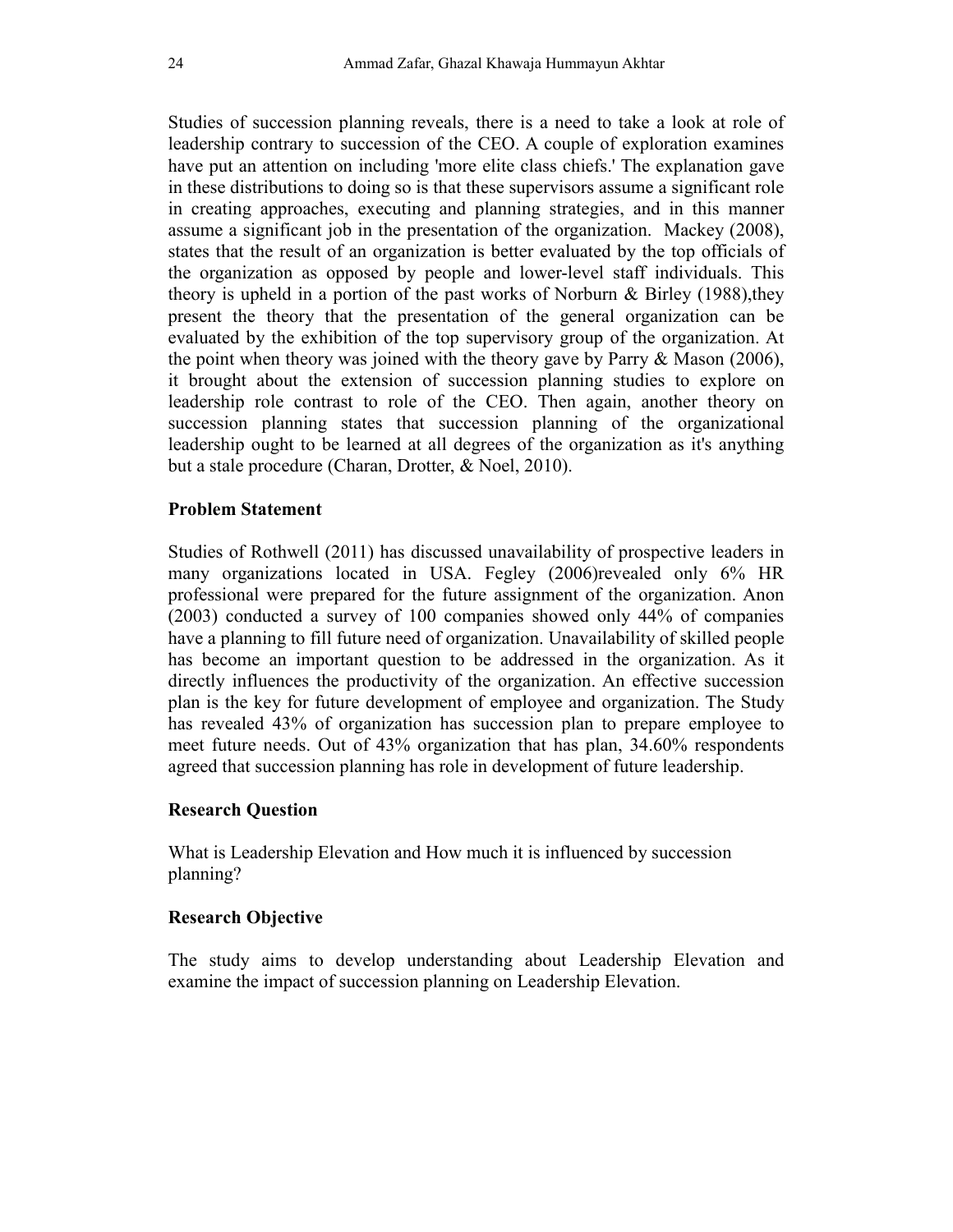### **Review of Literature**

Leadership is one of those concepts that everybody has a thought of it. Everyone's natural thought may be somewhat not the same as anybody else's. In the leadership past concepts, various definitions have been given for the idea of leadership after some time. Most definitions portray leadership as an affecting procedure – as a procedure by which a few people motivate others to move in the direction of shared objectives. By definition, leaders lead others. Study along these lines characterize leadership as: the idea of the affecting procedure and its subsequent results that happens between a pioneer and devotees and how this impacting forms is clarified by the pioneer's dispositional qualities and practices, supporter discernments and attributions of the pioneer, and the setting where the affecting procedure happens (Antonakis & Day, 2004)

Leadership Elevation is turning into an inexorably basic and vital basic for associations in the current business condition (Leskiw & Singh, 2007). Leadership Elevation is a significant territory which is thought of and executed in associations to build human ability and some different advantages like to increase advantages for the organization. Some developmental tasks can be completed simultaneously with customary occupation obligations, while others require taking an impermanent leave from one's normal activity (Yukl, 2002). These development tasks can be utilized to create administrative abilities at current occupations, some might be utilized to grow new ventures or start new undertakings filling in as division delegate on a cross utilitarian groups. Instructional courses assume a significant job to improve the exhibition of hierarchical directors with respect to relational abilities, listening aptitudes, inspire others, bolster others, and exchange relevant information (Klagge, 1997).

A Leadership Elevation program is expected to improve the aptitudes of chiefs at all levels whether operational, strategic, key and individual also. Execution is a fundamental element of an association; besides, development projects can be useful in distinguishing and overseeing groups, where bunch development and explicitly self-improvement and development of chiefs additionally occur. The most significant perspective these days is that how a trough can receive the leadership properties and viably use them to play out his activity obligations doled out, these characteristics can assist him with working farther than the activity duties and add greater accomplishment to the association. Leadership Elevation process plans to create leaders and furthermore incorporates move of hierarchical culture and qualities eventually coming about into aggregate sharing among all the individuals from the association to accomplish the authoritative goals (Hamilton & Bean, 2005). Leadership necessity in the present associations in Pakistani viewpoint is essential to address the worldwide business difficulties. Then again, Leadership Elevation is likewise a significant thought and challenge over the globe and affects representative's presentation. There is a lot of work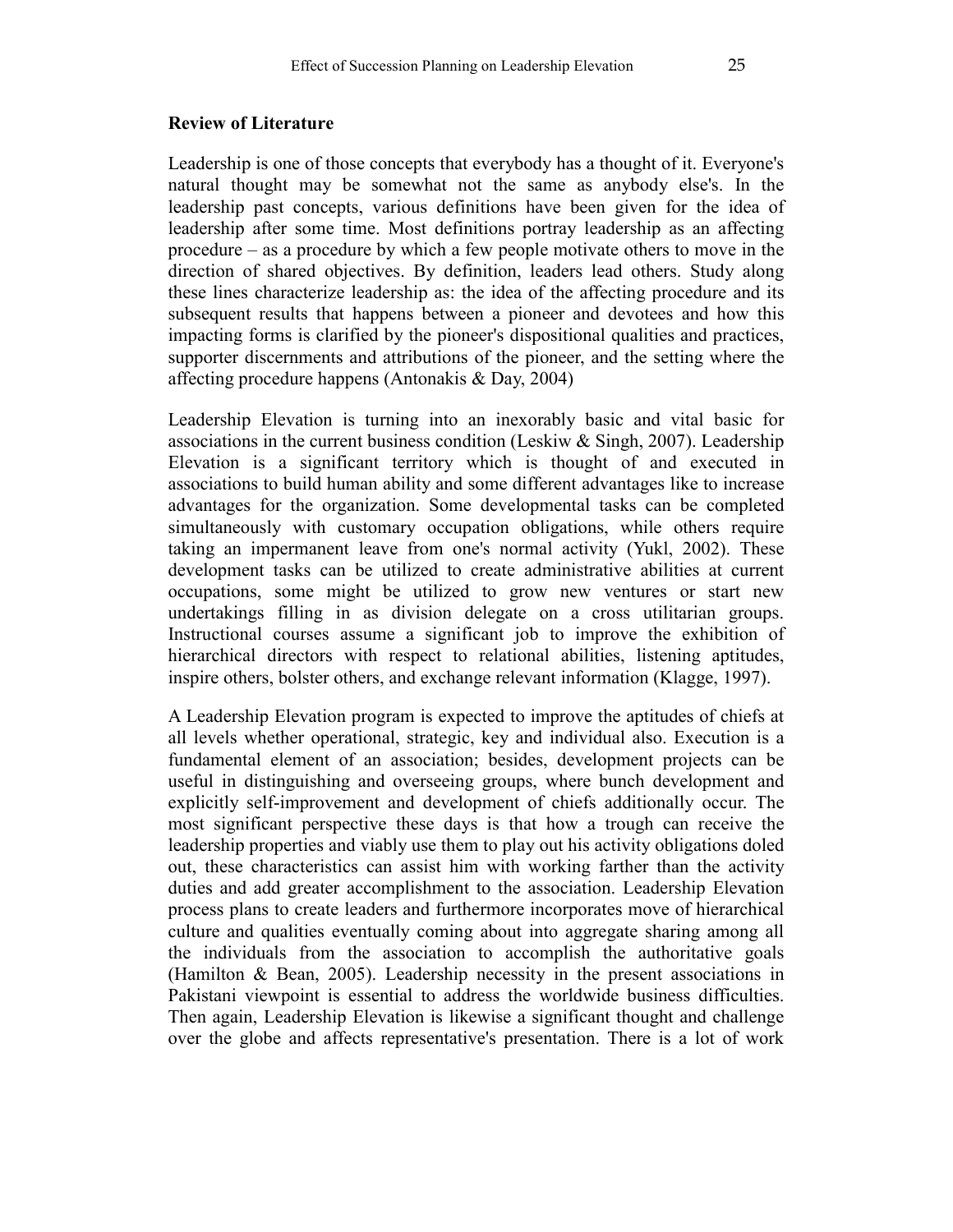done on Leadership Elevation and its effect on different components remembering worker execution for some pieces of the world, be that as it may, there is restricted examination led in Pakistan in view of which this significant zone of association and representative development stays unexplored on the loose.

Moreover, Tirmizi (2002) has given a 6-L system model of leadership innovative work in Pakistan and has built up a Leadership Elevation instrument dependent on 6L structure. Then again, this investigation recognizes 6 measurements to be grown yet how to create stay unanswerable or the elements because of which Leadership Elevation can be led are not found yet gives an away from of significance and requirement for the Leadership Elevation in Pakistan. The six 6-L system measurements created by Tirmizi are: (i) Leads and encourage change (ii) Lives by example (iii) Lauds achievement (iv) Lends a vision (v) Leverages learning and development (vi) Looks out for others Many studies have concentrated distinctive types of leadership in significant organizational development Specially in new startup. It is helpful to sum up thought about leadership various concepts discussed in past research. Today, the 'full-extend leadership theory gives maybe the most generally utilized (despite the fact that by all account not the only) structure in leadership research (Bass B. M., 1985; Bass B. , 1998). The significant commitment by Bass and others was to move past pioneer qualities and characteristics to considering leadership styles, for example, transactional, transformational, instrumental, charming, and visionary leadership. Bass' (1985) hypothesis was basically a social hypothesis of leadership that concentrated on three significant classes of pioneer conduct: (a) transformational leadership, which clarifies esteem based, visionary, passionate, and charming pioneer activities, which are predicated on the pioneer's representative force; (b) transactional leadership, a compensation impacting process using reward and coercive force; and (c) free enterprise leadership, which really speaks to the nonattendance of leadership. This hypothesis was therefore stretched out by other people who included more leadership practices into the palette (Howell & Avolio, 1993; Antonakis, Cianciolo, & Sternberg, 2004). Thusly, this theory is all around bolstered, as noted in a few meta-investigations (Derue, Nahrgan, Wellman, & Humphrey, 2011). Transformational leadership upgrades the inspiration, resolve, and execution of devotees with a scope of practices, for example, improving adherents' relationship with the task and the association and along these lines upgrading their feeling of responsibility for venture. Transformational leaders likewise go about as rousing good examples that adherents try to copy. Transactional leadership, then again, stresses observing and oversight. Transactional leaders set motivation instruments to boost wanted practices, yet they likewise intercede with sanctions whenever wanted execution isn't expected. In this manner, while transformational leadership is proactive, stresses recognizable proof with more significant standards and virtues and advances inventiveness and development in critical thinking, transactional leadership is responsive, works inside and fortifies a previously settled authoritative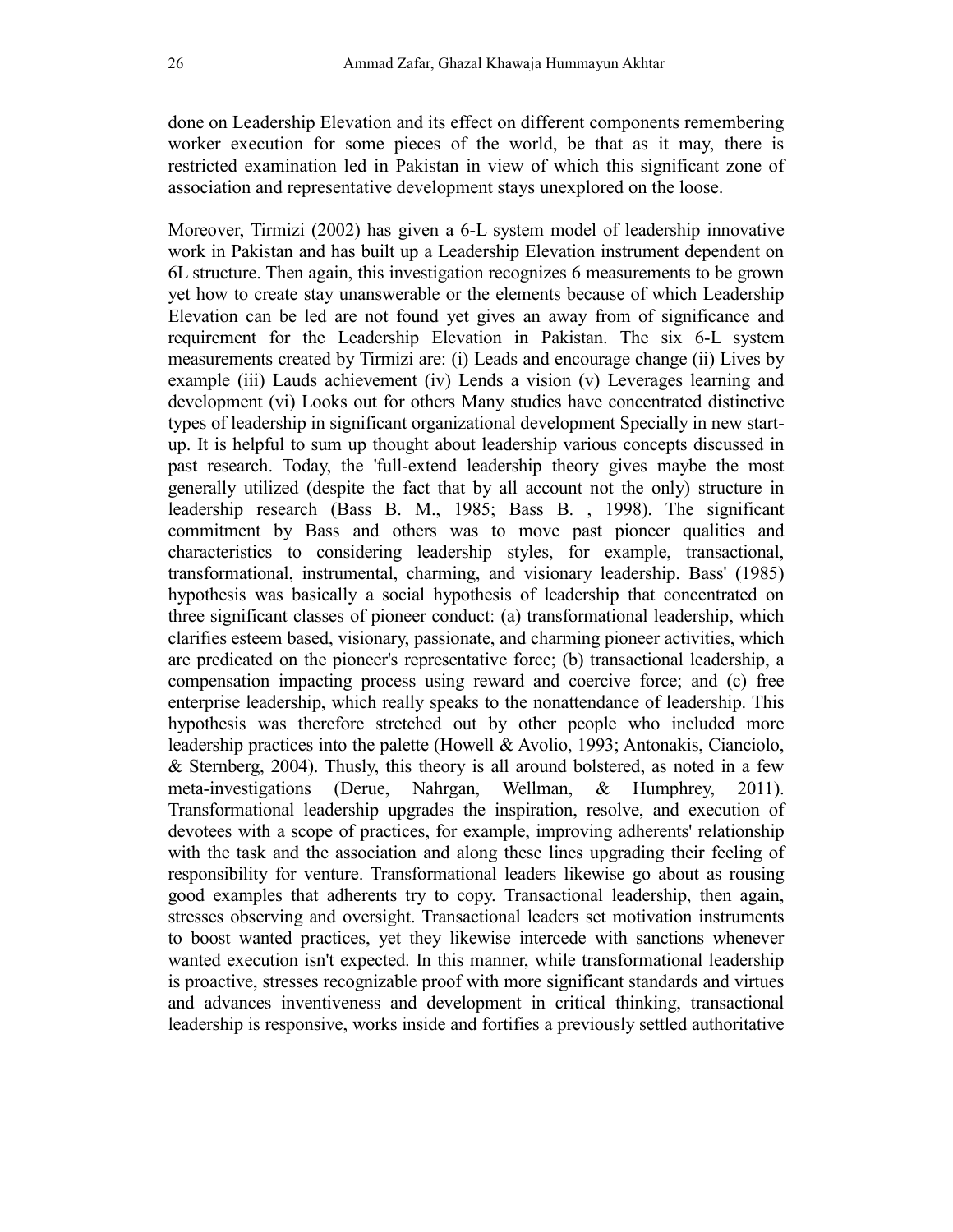system, and advances to supporters' personal responsibility as opposed to higher goals (Bass B. M., 1985; Bass B. , 1998; Hackman & Johnson, 2013). Transformational Leadership Elevation is influenced by an affective succession planning. The more effective succession planning an organization has the stronger Leadership Elevation the organization has (Ahmad, Mohamed, & Manaf, 2019).

Succession planning and management should strengthen one another and go about as motivation for the employee development and creating prospective leaders. It furnishes with a stage to hold and support the organizational competitiveness, association need of proficient and successful managers to produce thoughts, to lift spirits and inspiration for progression of the association paying little heed to any difficulties ahead. Subordinate in association accept that a pioneer ought to have certain attribute. Workers make the assumption that the pioneer is the best model. Subsequently, pioneers need to show great conduct to pick up the certainty of subordinate. This current circumstance requires an upper hand as well as morals, commitment and making a workplace that is protected and reasonable (Rothwell W., 2005).

## **Hypotheses**

The study design consists of qualitative and quantitative approach. The study has established three hypotheses to meet the objective of research. These hypotheses are analyzed through various statistical tools.

 $H_{10}$ : Leadership Elevation is independent of gender variation.

- $H<sub>1</sub>$ : Leadership Elevation dependent on gender variation.
- H2o: Succession planning has no association with Leadership Elevation.
- H2: Succession planning has significant association with Leadership Elevation.
- H3o: Succession planning has no significant impact on Leadership Elevation.
- H3: Succession planning has significant impact on Leadership Elevation.

## **Methodology**

The study is based on primary data collected through survey of 300 respondents. People working on management position or engaged in official assignments were selected for interview through convenience sampling in the region of Karachi city. An electronic copy of close ended questionnaire based on five points Likert Scale ranging from Strongly Disagree to Strongly Agree, was distributed among the respondent via email and social media messages in August 2019. A pilot study of questionnaire was done to verify reliability of questionnaire. Fifteen research scholars, having experience in the field of management science were interviewed for collection of their opinion about reliability and relevancy of questions of questionnaire. The questionnaire was consisting on questions about respondent's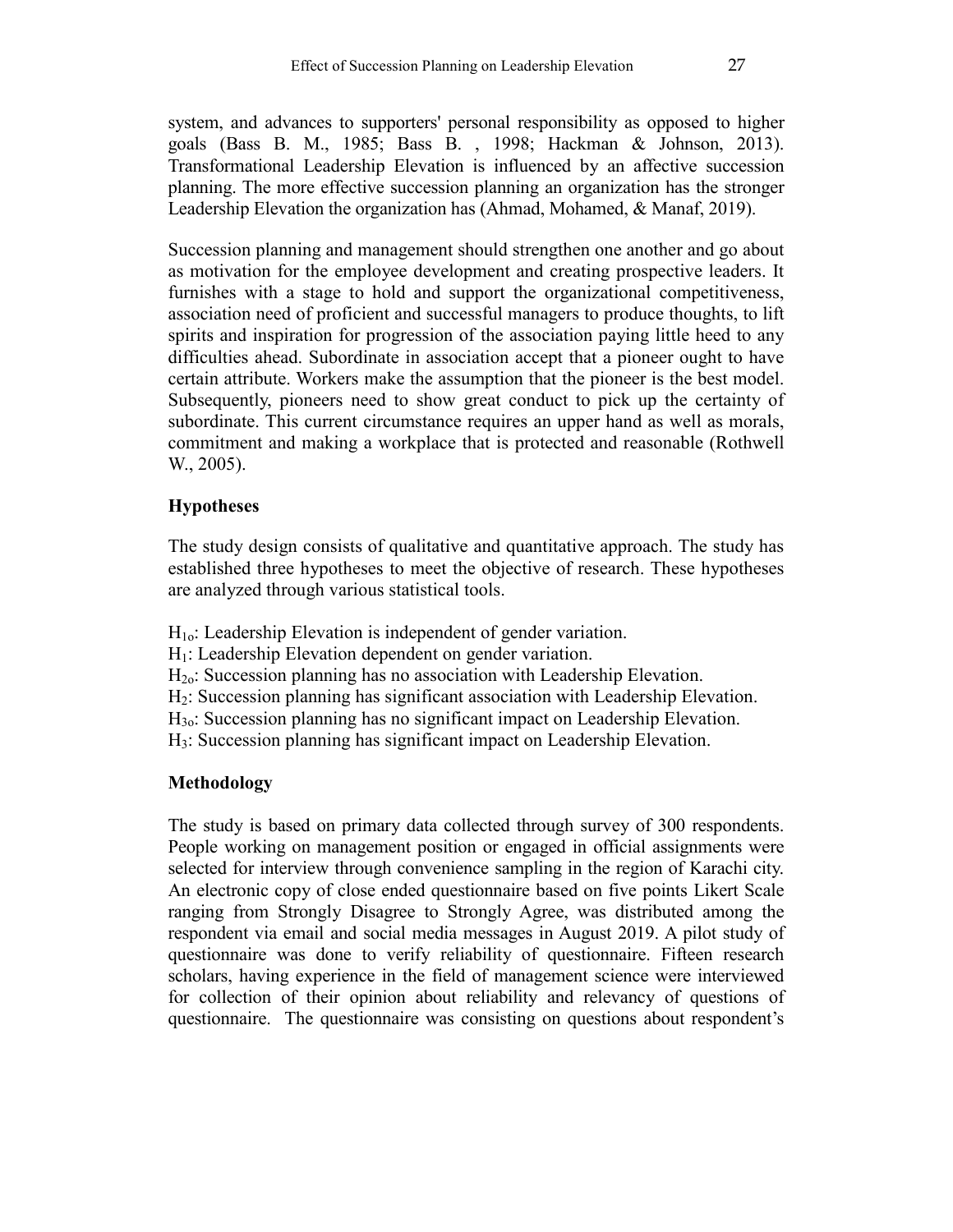personal attribute, succession planning, organizational growth and Leadership Elevation. Study has drawn 50% sample from male and 50% from female. Study used multiple statistical tools to analyze data and examine the relationship between dependent variable and independent variable. Crosstab analysis was used to understand proportion of Leadership Elevation due to succession planning. Independent t – test was used to analyze effect variation of gender on the process of Leadership Elevation. Study also used Chi-square test to verify association between variable. Impact of independent variable was calculated through binary logistic analysis. Study reveals succession planning is an important factor to improve process of Leadership Elevation. Study also reviewed literature on succession planning and its influence on Leadership Elevation. An effective succession plan is a series step. It includes plan of employee development. Employee development is the process of enhancing the abilities of employee to prepare them for future challenges.

### **Analysis and Discussion**

Gender is one of important factor that need to be addressed in organization. Many studies reveal that equal employment opportunity given to employee irrespective to gender protect process of future Leadership Elevation process on its effect. In this study 50% respondent are male and remaining 50% respondent belongs to female gender (See **Figure** *1*).



Studies reveals success of any organization is depend on effectivity of management plan implemented for the achievement of organizational objectives. In this study 43% respondents agree that their organization have succession plan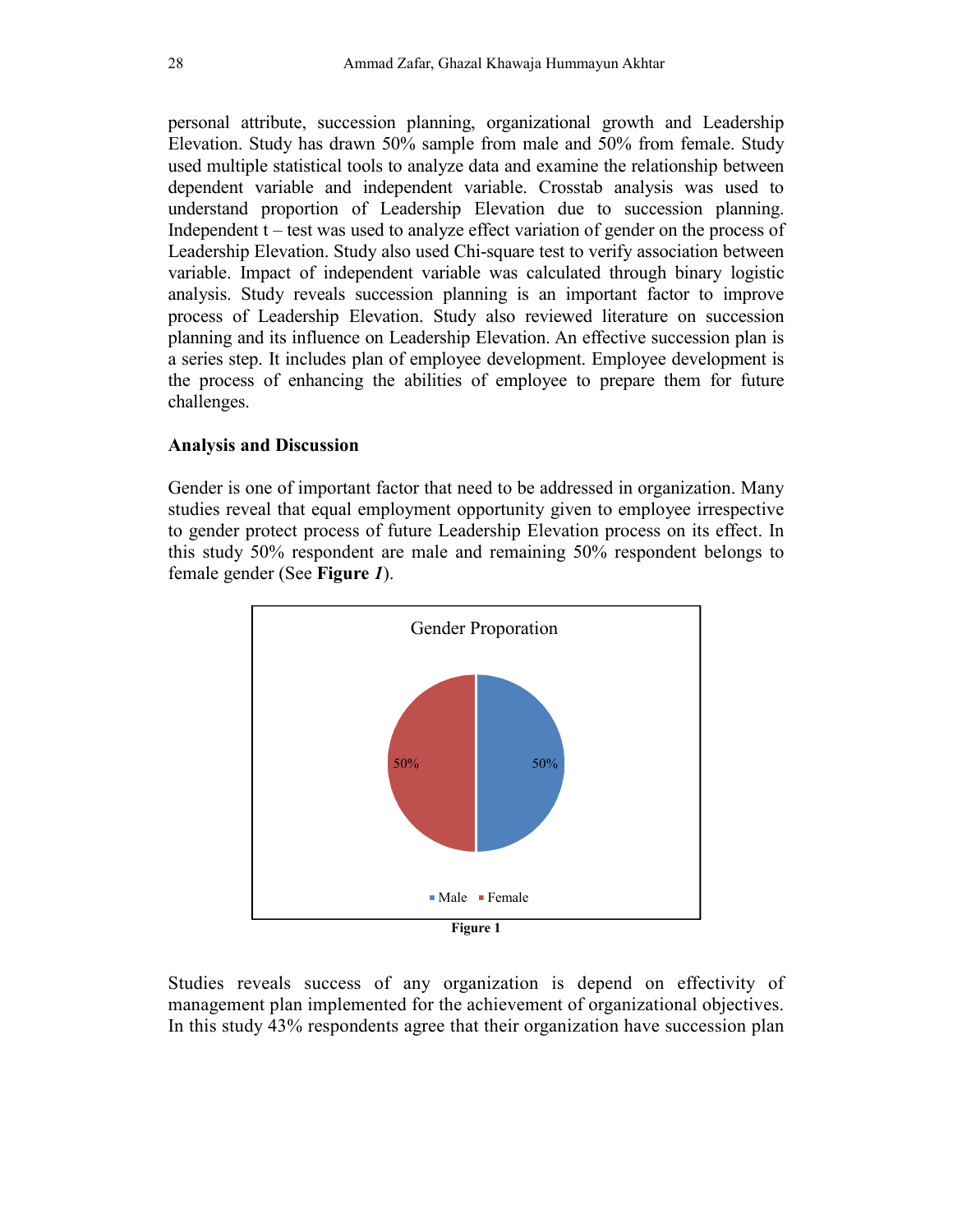that guide the organization for the future development of organization. 57% respondents do not agree that their organization have any formal plan (See Figure 2).



The Study reveals 76% of organization has process for the development of future leadership. they have proper plan for enhancing the ability of employees. Many researcheshave been conducted that reveals those organization which has process for development of prospective leader are more likely to survive in market for longer period (See Figure 3).

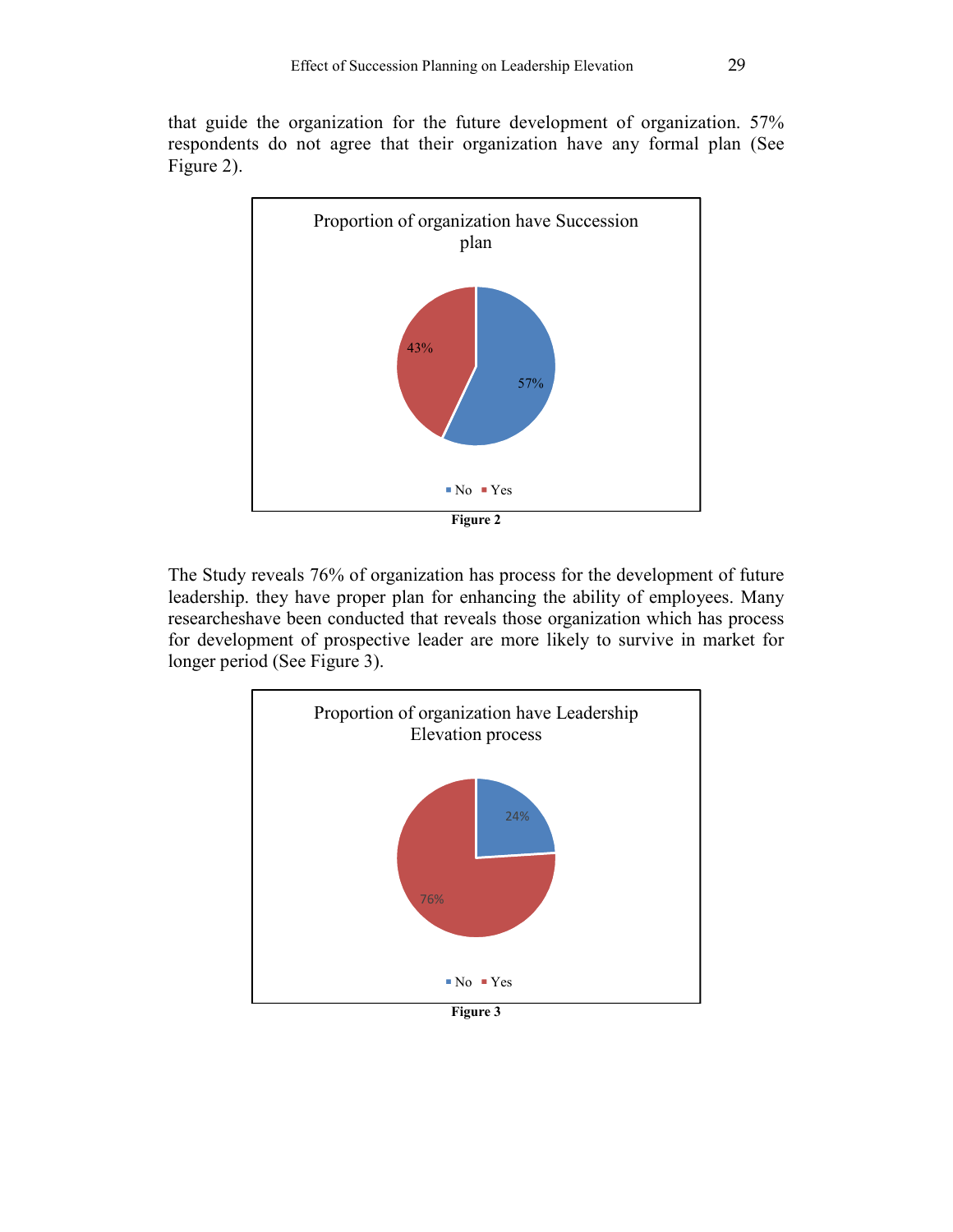Study reveals 34.60% respondents agree succession planning has an important role in the development of future leadership. Although majority of respondent disagree with the statement i.e. 65.40% respondentsagree succession planning has no role in their organization specifically for the development of future leadership. In many studies research pointed out that many organizations prefer to hire a person from outside the organization rather than promoting a person within the organization. So, the role of succession planning in those organization are not affecting process of Leadership Elevation.Study reveals more than 30% respondents agree succession planning is an import factor in the development of prospective leadership (See Figure 4).



## **Independent Samples t – Test**

Analysis of group statistics for Leadership Elevation shows equal sample of male has nearly similar standard deviation (See Table: *1*). The mean of male sample has also proximity with mean of female sample. Study reveals mean of male sample is related the mean of sample population. As sample represent population. So, study can conclude mean of both populations are similar. Various studies have discussed in case of similar mean population variation do not affect dependent variable.

| Group statistics for leadership elevation |    |       |                |            |  |  |  |
|-------------------------------------------|----|-------|----------------|------------|--|--|--|
| Gender's                                  | N  | Mean  | Std. Deviation | Std. Error |  |  |  |
| Respondent                                |    |       |                | Mean       |  |  |  |
| Male                                      | 50 | 0.727 | 0.447          | 0.036      |  |  |  |
| Female                                    | 50 | በ 793 | 0.406          | 0 033      |  |  |  |

**Table: 1 Group statistics for leadership elevation** 

Independent  $t - \text{test}$  is used to examine similarity of means of two sample extracted from different population (Kim, 2015). Analysis of  $t$  – test for equality of means shows a statistically insignificant result (See Table: *2*). The p-value of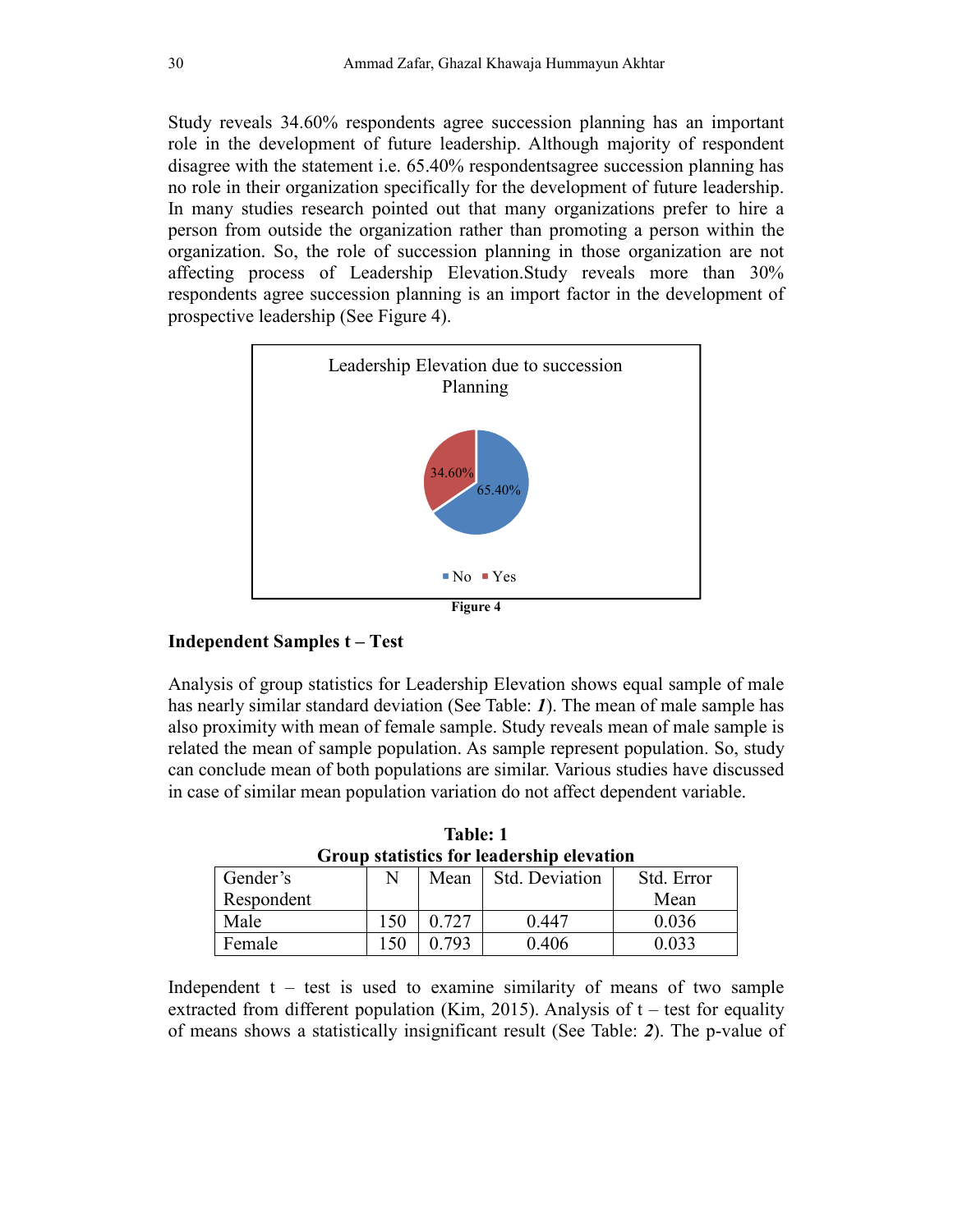test is greater than 0.05. that interpret we fail to reject null hypothesis i.e. gender variation has no association with process of Leadership Elevation. Based on result we can interpret. Any organization identifies potential leaders and give them training to meet future requirement of organization can be male or female. It has not evidence that male or female can have superiority on acquiring qualities of future leader. Organization can place male or female on the key position of the company without any hesitation. Analysis also interpret if the opportunity of learning given to both genders. It will have same outcomes.

|                 | Levene's Test for            |                                |                |       |            |            |            |                 |       |
|-----------------|------------------------------|--------------------------------|----------------|-------|------------|------------|------------|-----------------|-------|
|                 | <b>Equality of Variances</b> | t - test for Equality of Means |                |       |            |            |            |                 |       |
|                 |                              |                                | 95% Confidence |       |            |            |            |                 |       |
|                 |                              |                                |                |       | Sig.       | Mean       | Std. Error | interval of the |       |
|                 | F                            | Sig.                           |                | df    | (2-tailed) | Difference | Difference | difference      |       |
|                 |                              |                                |                |       |            |            |            | Lower           | Upper |
| Equal variances |                              |                                |                |       |            |            |            |                 |       |
| assumed         | 7.365                        | 0.007                          | $-1.351$       | 298   | 0.178      | $-0.067$   | 0.049      | $-0.164$        | 0.030 |
| Equal variances |                              |                                |                |       |            |            |            |                 |       |
| not assumed     |                              |                                | $-1.351$       | 295.3 | 0.178      | $-0.067$   | 0.049      | $-0.164$        | 0.030 |

**Table: 2 Independent sample test leadership elevation** 

## **Chi-Square Tests**

Chi-Square analysis of Succession planning and Leadership Elevation shows a significant association between both variables. The p-value of Chi-Square Tests is less than 0.05 (See Table: *3*). It means result of analysis is statistically significant. Based on result we reject null hypothesis that claim no association of variable. Many researchers have identified a very clear and strong relationship between an effective formal planning / Succession Planning and Leadership Elevation in the organization. Studies of researcher have identified an effective succession plan include a process of employee development such as enhancing knowledge, skill and abilities of employee to achieve future objective of organization (Ugoni & Walker, 1999).

| 10U.V. V                                                                                 |        |    |                             |  |  |  |  |
|------------------------------------------------------------------------------------------|--------|----|-----------------------------|--|--|--|--|
| Chi-square analysis for association between succession planning and leadership elevation |        |    |                             |  |  |  |  |
|                                                                                          |        |    | Asymptotic Significance (2- |  |  |  |  |
|                                                                                          | Value  | df | sided)                      |  |  |  |  |
| 27.030a<br>Pearson Chi-Square<br>0.00                                                    |        |    |                             |  |  |  |  |
| <b>Continuity Correction</b>                                                             | 25.629 |    | 0.00                        |  |  |  |  |
| Likelihood Ratio                                                                         | 27.124 |    | 0.00                        |  |  |  |  |
| N of Valid Cases<br>300<br>0.00                                                          |        |    |                             |  |  |  |  |
| a 0 cells $(0.0\%)$ have expected count less than 5. The minimum expected                |        |    |                             |  |  |  |  |
| count is 30.96                                                                           |        |    |                             |  |  |  |  |
| b Computed only for a 2x2 table                                                          |        |    |                             |  |  |  |  |

**Table: 3**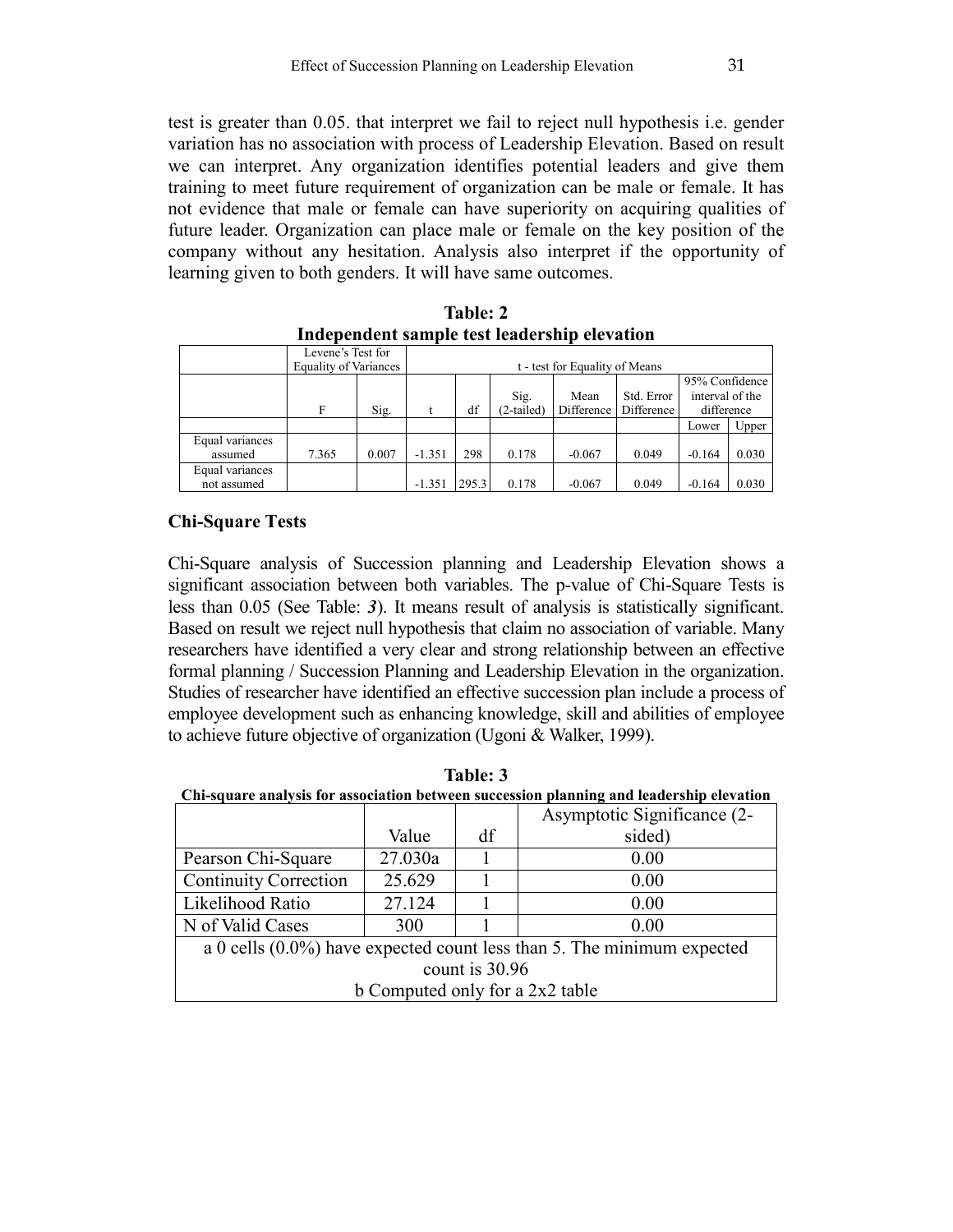### **Logistic Regression Analysis**

Logistic regression is statistical tool used to calculate intensity of variables (Zafar, Memon, & Khan, 2018). It does not only explain relation of variable, but it also determines impact of independent variable on dependent variable (Park, 2013). It has two type of explanation. At first stage it explains model summary and at second stage it explains variables in equation. Logistic regression assumes all data is normally distributed and variable are categorical in nature. Study has transformed variables in categorical variable to meet the requirement of logistic regression. Two categories have been evolved such as 1, 0.

The model summary shows independent variable i.e. succession planning has explained 8.6% variation in dependent i.e. Leadership Elevation. Many studies have revealed an effective succession plan can have positive impact on process of Leadership Elevation in the organization. Zafar & Akhtar (2020), have discussed succession plan has positive outcomes on its implementation for enhancing the ability of employee working in the organization. As model summary only 8.6% variation that means there are other variable which are affecting process of Leadership Elevation (See **Table:** *4*).

**Table: 4 Logistic regression model summary for analysis of succession planning and leadership elevation** 

|                                                                 | $-2$ Log   | Cox & Snell R | Nagelkerke R |  |  |  |  |
|-----------------------------------------------------------------|------------|---------------|--------------|--|--|--|--|
| <b>Step</b>                                                     | likelihood | Square        | Square       |  |  |  |  |
|                                                                 | 303.524a   | 0.086         | 0.129        |  |  |  |  |
| a Estimation terminated at iteration number 5 because parameter |            |               |              |  |  |  |  |
| estimates changed by less than .001.                            |            |               |              |  |  |  |  |

### **Variable in Equation**

Binary logistic regression has analyzed the impact of succession plan on Leadership Elevation. It shows increase in effectivity of succession plan has 4.30 times positive impact on process of Leadership Elevation. The more effectivity of succession plan increases the more process of leadership develop improve. The result of analysis shows p-value is less than 0.05 (See Table: *5*). We reject null hypothesis that there is no impact of succession planning on Leadership elevation. Studies reveal succession planning is an effective tool to enhance ability, skill and knowledge of employee through employee development program.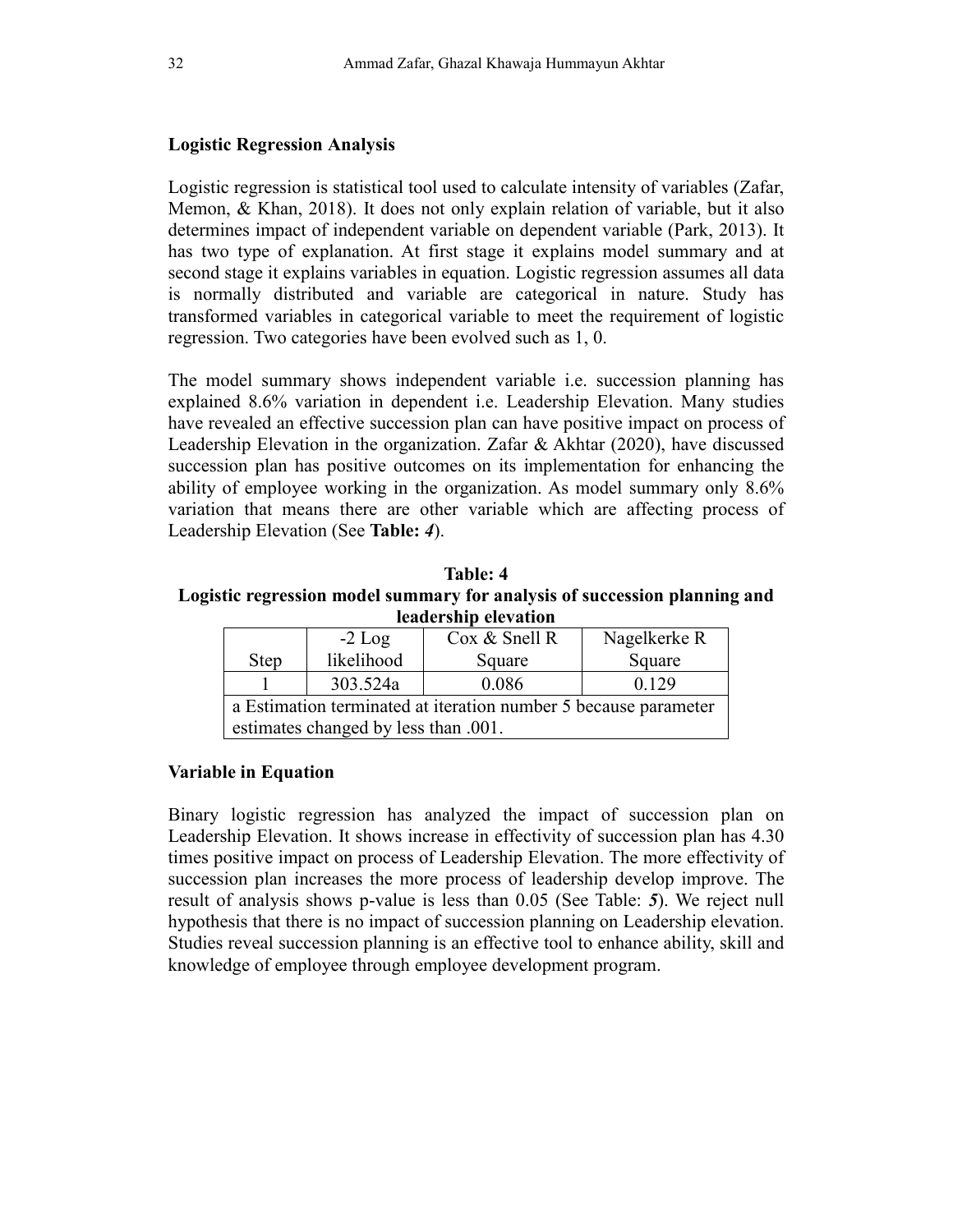| succession planning and icadership cicvation          |       |       |        |    |       |        |  |  |
|-------------------------------------------------------|-------|-------|--------|----|-------|--------|--|--|
|                                                       |       | S.E.  | Wald   | df | Sig.  | Exp(B) |  |  |
| Succession                                            |       |       |        |    |       |        |  |  |
| Planning $(1)$                                        | 1.455 | 0.291 | 24.974 |    | 0.000 | 4.30   |  |  |
| Constant                                              | 0.457 | 0.181 | 6.407  |    | 0.011 | 1.58   |  |  |
| a Variable(s) entered on step 1: Succession Planning. |       |       |        |    |       |        |  |  |

**Table: 5 Logistic regression analysis: variables in the equation for analysis of succession planning and leadership elevation** 

### **Conclusions**

Leadership Elevation is the process of enhancing the abilities, knowledge and skill of employees. It encourages employee to take self interest in organization. It provides opportunities to employee for his individual development. Studies reveal employee engage in employee development are more likely to perform better. Employee development program is a part Leadership Elevation process. It nurtures employee in all aspect as required by organization. Study concluded succession planning is an essential tool for Leadership Elevation. It has an impact of 4.3 times on the process of Leadership Elevation. The more effective succession plan an organization has the more strong process of Leadership Elevation will be. Study has showed significant association between succession planning and Leadership Elevation. Beside this study also depict there is no association of gender variation with process of Leadership Elevation.

## **Recommendations**

- Study recommend all organization must do formal planning for the achievement of future objective
- Organization having succession plan must focus on effectivity of plan. So that It could affect more to the process of leadership elevation.
- Organization must start more employee development program to make employee better to perform.

## **References**

- Ahmad, R. B., Mohamed, A. M. & Manaf, H. B. (2019). The Relationship Between Transformational Leadership Characteristic and Succession Planning Program in the Malaysian Public Sector. *International Journal of Asian Social Science*, vol.7:1, pp.19-30.
- Anon. (2003). Softscape Survey of HR Executives Reveals 70 Percent Seeking to Prepare for Talent Crisis. *Business Wire*,. Retrieved from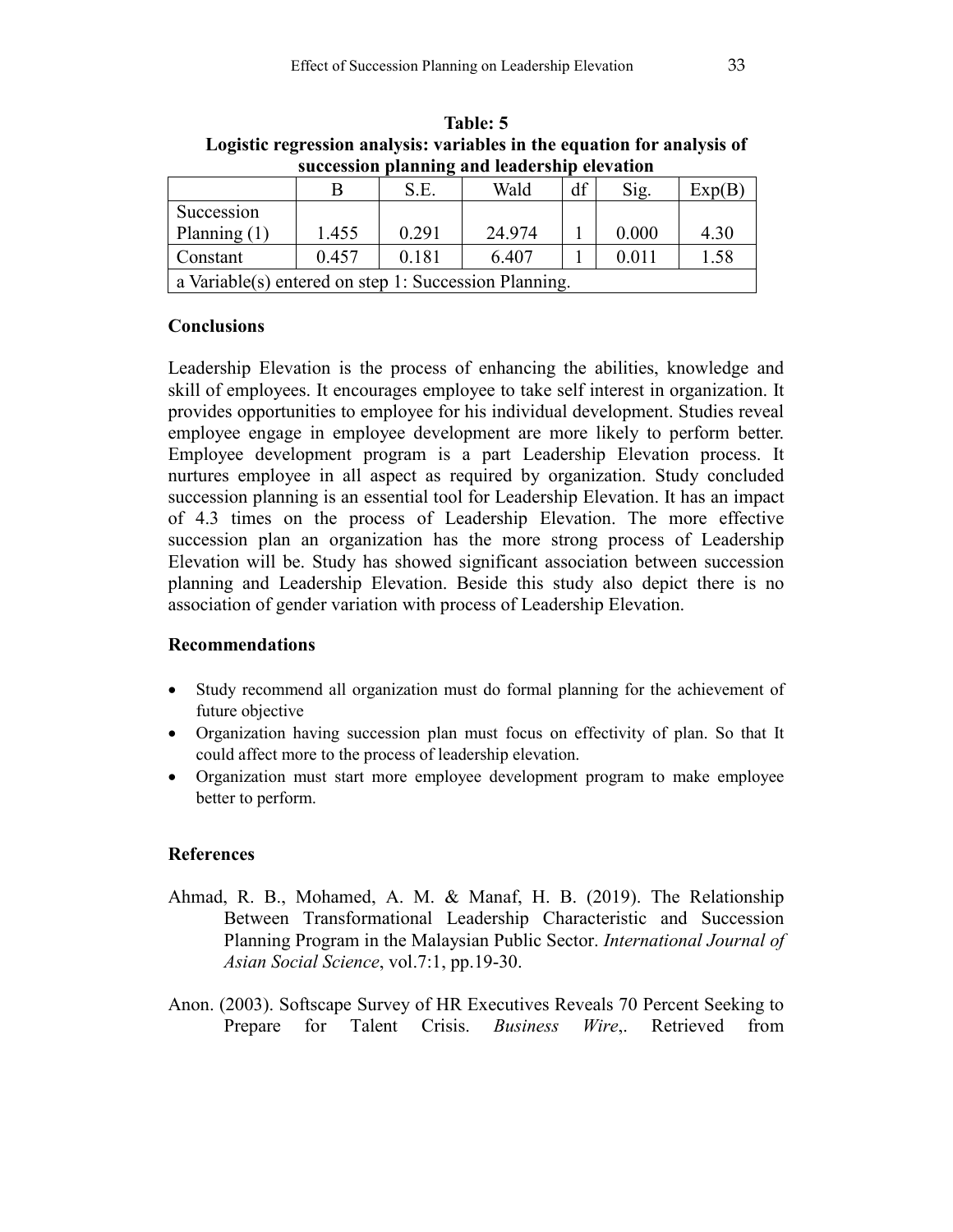https://www.businesswire.com/news/home/20031008005104/en/Softscape -Survey-HR-Executives-Reveals-70-Percent

- Antonakis, J. E., Cianciolo, A. T. & Sternberg, R. J. (Eds.). (2004). *The Nature of Leadership.* Sage Publications, Inc.
- Antonakis, J., & Day, D. V. (2004). Leadership: Past, Present and Future. Sage Publications, Inc.
- Avolio, B. J. (1999). *Full Leadership Development: Building the Vital Forces in Organizations.* Sage.
- Bass, B. (1998). Transformational Leadership: Industrial, Military and Educational Impact. *Lawrence Earlbaum Associates*, vol.79:3, p.91.
- Bass, B. M. (1985). *Leadership and Performance Beyond Expectations.* New York: Collier Macmillan.
- Boseman, G. (2008). Leadership Effective Leadership in a Changing World. *Journal of Financial Service Professionals*, vol.62:3, p.36.
- Charan, R., Drotter, S. & Noel, J. (2010). *The Leadership Pipeline: How to Build the Leadership Powered Company.* John Wiley & Sons.
- Clutterbuck, D. (2005). Succession Planning: ADevelopmental Approach. *Development and Learning in Organizations: An International Journal*, vol.19:5, pp.11-13.
- Derue, D. S., Nahrgang, J. D., Wellman, N. & Humphrey, S. E. (2011). Trait and Behavioral Theories of Leadership: An Integration and Meta-Analytic Test of their Relative Validity. *Personnel Psychology*, vol.64:1, pp.7-52.
- Fegley, S. (2006). *2006 Succession Planning Survey Report.* Alexandria, VA: Society for Human Resource Management, pp.1-33.
- Hackman, M. Z. & Johnson, C. E. (2013). *Leadership: A Communication Perspective.* Waveland Press.
- Hamilton, F. & Bean, C. J. (2005). The Importance of Context, Beliefs and Values in Leadership Development. *Business Ethics: A European Review*, vol.14:4, pp.336-347.
- Hernez-Broome, G. & Hughes, R. J. (2004). Leadership Development: Past, Present and Future. *Human Resource Planning*, vol.27:1, pp. 24-32.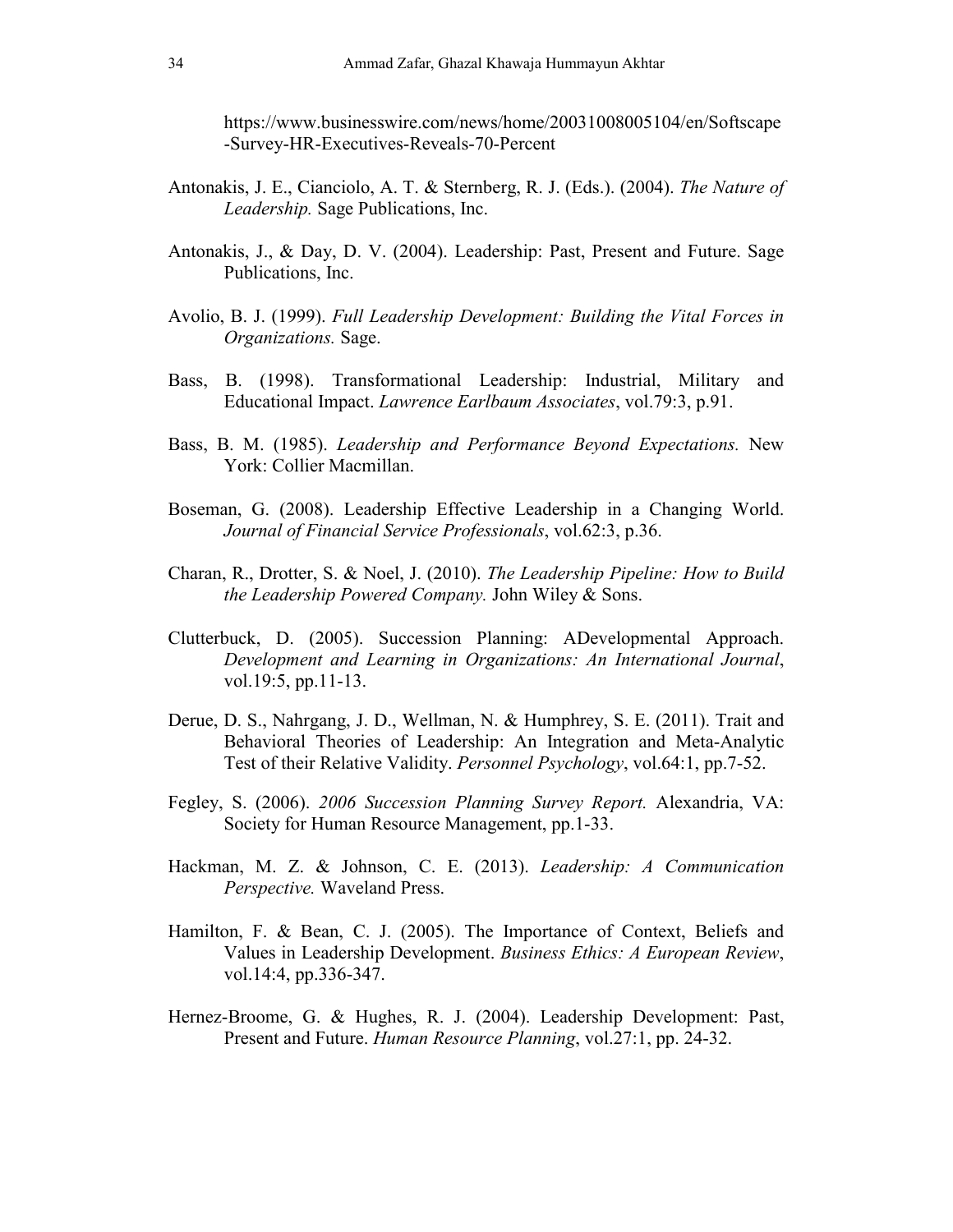- Howell, J. M. & Avolio, B. J. (1993). Transformational Leadership, Transactional Leadership, Locus of Control and Support for Innovation: Key Predictors of Consolidated-Business-Unit Performance. *Journal of Applied Psychology*,vol.78:6, p.891.
- Kim, T. K. (2015). T Test as a Parametric Statistic. *Korean Journal of Anesthesiology*, vol.68:6, pp.540-546.
- Klagge, J. (1997). Leadership Development Needs of Today's Organizational Managers. *Leadership & Organization Development Journal*, vol.18:7, pp.355-362.
- Lajevardi, J. & Jamali, N. A. (2011). Relationship between Emotional Intelligence and Reference Style of Manager's Leadership. *Journal of Management Perspective*, vol.1.
- Leskiw, S.-L. & Singh, P. (2007). Leadership Development: Learning from Best Practices. *Leadership & Organization Development Journal*, vol.28:5, pp.444-464.
- Lowther, T. & Dexter, W. (2002). Continuing ed: Defining Professional Development. *Consulting-Specifying Engineer*, vol.32:1, pp. 6-16.
- Mackey, A. (2008). The Effect of CEOs on Firm Performance. *Strategic Management Journal*, vol.29:12, pp.1357-1367.
- Norburn, D. & Birley, S. (1988). The Top Management Team and Corporate Performance. *Strategic Management Journal*, vol.9:3, pp.225-237.
- Northouse, P. G. (2010). *Leadership: Theory and Practice* (5th ed.). Thousand Oaks: Sage publications.
- Olrich, Goldsmith & Karter. (2005). *Leadership Development and Organizational Changes, Translated by Moeeinodini.* Tehran: Management Organization. http://www.ijbhtnet.com/journals/Vol\_2\_No\_5\_August\_2012/17.pdf
- Park, H.-A. (2013). An Introduction to Logistic Regression: From Basic Concepts to Interpretation with Particular Attention to Nursing Domain. *Journal of Korean Academy of Nursing*, vol.43:2, pp.154-164.